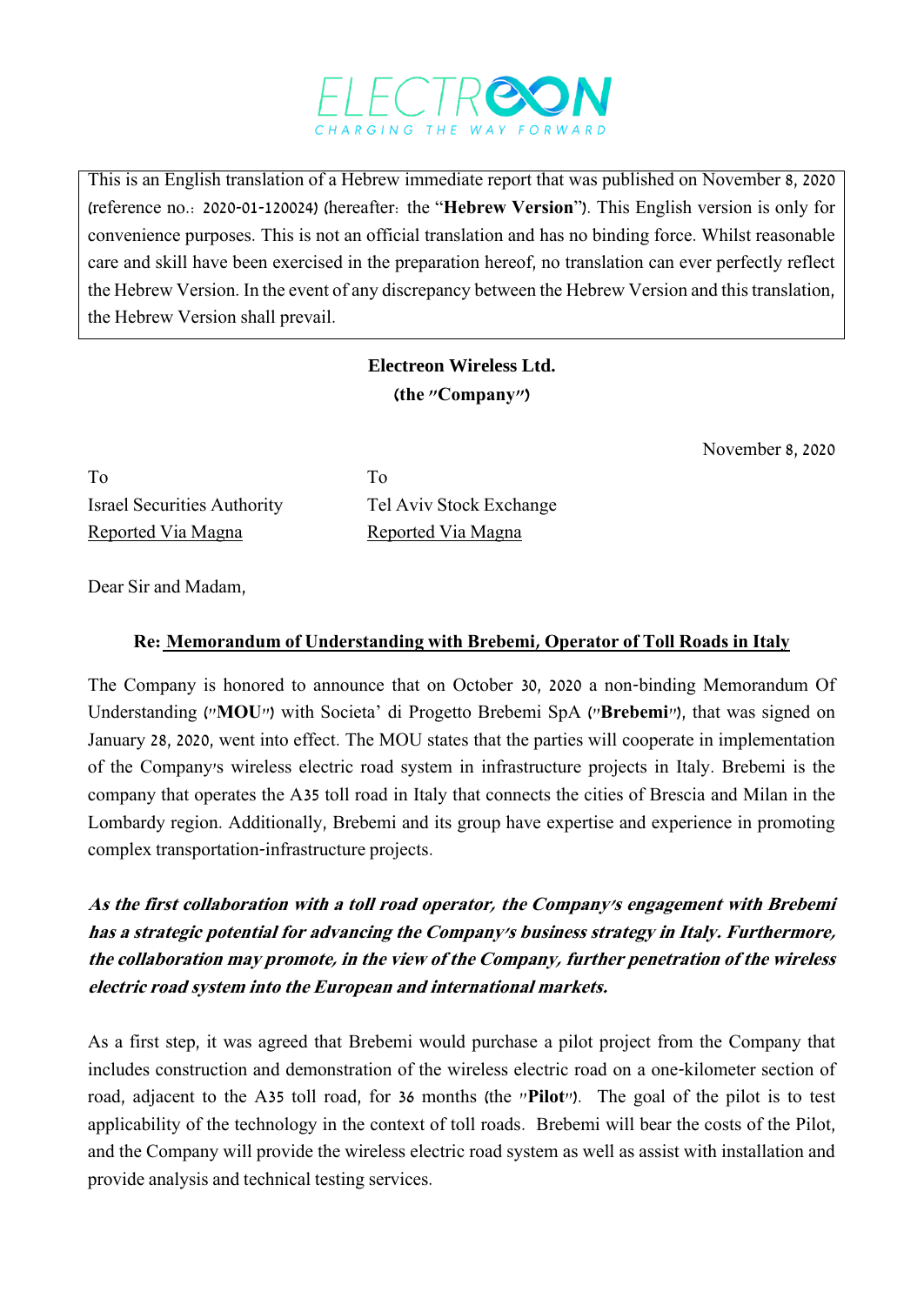The Company aspires that subject to the successful implementation of the Pilot, and subject to the market conditions and all required agreements and consents, the A35 toll road might be selected as the first toll road in Italy for the installation of the wireless electric road system.

The MOU sets out the agreed principles regarding the commercial terms between the parties, including their intention to collaborate in submitting bids for tenders of projects based on the electric road system. This will be subject to the successful implementation of the Pilot, the agreed principles for the collaboration and the duration of the agreement.

To the best of the Company's knowledge, the control of the holding of Brebemi was recently acquired by Aleatica SAU, which is a significant international investor and operator in the field of infrastructure, and manages, to the best of the Company's knowledge, 20 concessions worldwide, including: fifteen toll roads, three ports, one light rail and one airport. Aleatica SAU is a corporation owned by the IFM Global Infrastructure Fund, which is one of the largest infrastructure investors in the world.

The Company's estimations regarding entering into the MOU with Brebemi and its effects on the penetration of the wireless electric road into the European and international markets, potentially entering further into a Binding Agreement with Brebemi, the successful completion of the Pilot and collaboration with Brebemi in commercial projects, the installation of the wireless electric road in A35 toll road, and the adapting of the wireless electric road for everyday use are "forward-looking information", as defined by the Securities Law, 1968, and are based on many factors and variables which are beyond the Company's control. These assessments and estimates may not materialize, in whole or in part, or may materialize in a materially different manner than expected by the Company. Among the main factors that can affect the Company's aforesaid estimates and assessments, are inter alia, technological changes, changes in local and global market conditions and/or changes in the competition in such markets, changes and/or tightening in the policies of relevant authorities, the Company not meeting its developing goal and/or time schedule and/or failure to obtain the necessary funding for the development and/or other factors that cannot be assessed in advance and are not under the Company's control and/or the materialization of any of the risk factors described in the Company's periodic report for 2019 which was published on April 26, 2020 (reference number: 2020-01-041784). It is clarified that the wireless electric road technology is still in development stages and except for the demos detailed in the aforementioned periodic report and the ongoing reports, the Company has not yet completed the development of the system, and there is no certainty that the abovementioned development will actually be completed and if completed, what will be its results.

Sincerely,

**Electreon Wireless Ltd.**